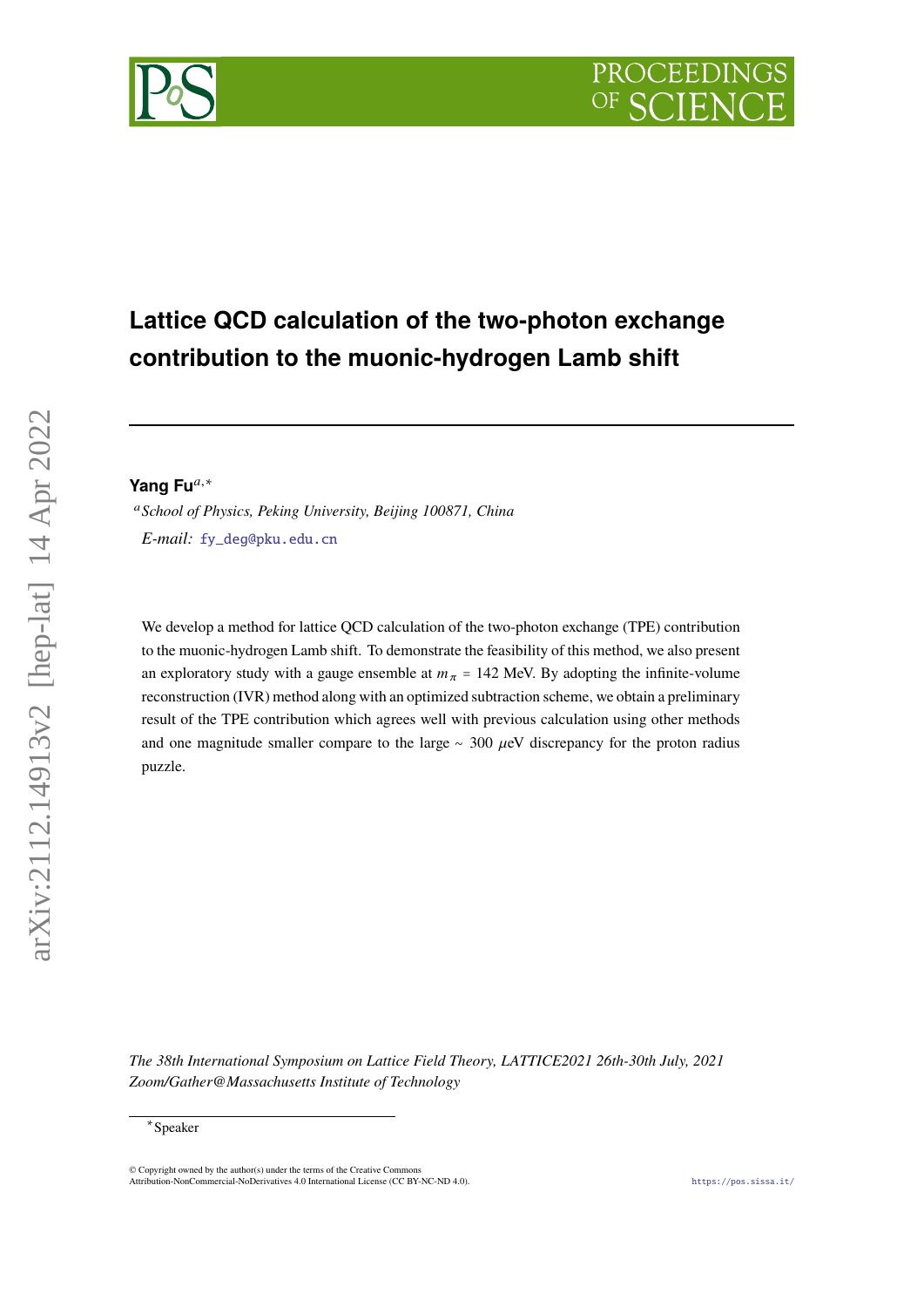#### **1. Introduction**

The measurement of muonic-hydrogen spectroscopy [\[1,](#page-8-0) [2\]](#page-8-1) not only provides the most precise determination of the proton charge radius, but also raises the unexpected proton radius puzzle. This puzzle triggers a great deal of efforts to improve the theoretical corrections to both spectroscopy and scattering. Among them, the two-photon exchange (TPE) correction, see Fig. [1,](#page-1-0) is of special interest. It involves a wealth of information about the proton structure and introduces the largest theoretical uncertainty to both the Lamb shift and hyperfine splitting in muonic-hydrogen [\[3\]](#page-8-2). The TPE correction also plays an important role in the electron-proton scattering since it could be responsible for the drastic difference in the ratio of the proton electric to magnetic form factors obtained using the Rosenbluth separation [\[4\]](#page-8-3) and the polarization transfer methods [\[5\]](#page-8-4).



Figure 1: The diagram for two-photon exchange correction.

<span id="page-1-0"></span>Several approaches have been applied in previous work, including dispersion relations (DR)  $[6–10]$  $[6–10]$ , baryon  $\chi$ PT (B $\chi$ PT) [\[11,](#page-9-1) [12\]](#page-9-2), heavy baryon  $\chi$ PT (HB $\chi$ PT) [\[13–](#page-9-3)[15\]](#page-9-4), non-relativistic QED (NRQED) [\[16\]](#page-9-5) and operator product expansion (OPE) [\[17\]](#page-9-6). For these methods, the TPE correction is usually divided into Born and non-Born pieces, where as in the DR approach, the Born part can be well-constrained by the experiment data, but the non-Born part contains a component, commonly referred as "subtraction function", which is poorly constrained and relies on model, thus leading to a large systematic uncertainty. Other theoretical approaches are usually devoted to improve the determination of the non-Born contribution, in particular the contribution of subtraction function. It has also been recently proposed that the subtraction function can be further constrained by the dilepton electroproduction [\[18\]](#page-9-7).

The total  $2S - 2P$  Lamb shift in muonic hydrogen is given by [\[3\]](#page-8-2) (units in meV and fm)

<span id="page-1-1"></span>
$$
\Delta E_{LS}^{\text{theory}} = 206.0336(15) - 5.2275(10)\langle r_p^2 \rangle + \Delta E_{\text{TPE}},\tag{1}
$$

with their choice of TPE contribution  $\Delta E_{\text{TPE}} = 0.0332(20)$  meV [\[8,](#page-9-8) [14\]](#page-9-9) and experiment result  $\Delta E_{LS}^{\text{exp}}$  = 202.3706(23) meV [\[2\]](#page-8-1). One find that the uncertainty of the TPE is at the same level as the present experimental precision, thus any further improvement on proton charge radius extraction from  $\mu$ H Lamb shift will unavoidably require an improved TPE determination, of which the precise lattice QCD calculation is undoubtedly important.

Several lattice QCD approaches have been recently proposed, including using the Feynman-Hellmann theorem to calculate the structure function [\[19\]](#page-9-10) and using an unconventional choice of the subtraction point to calculate the non-Born contribution of the TPE [\[20\]](#page-9-11). In this work, we develop a method to directly calculate the TPE correction to the  $\mu$ H Lamb shift on the lattice. We also perform an exploratory study with a gauge ensemble at the physical pion mass. The preliminary result is consistent with previous data-driven analysis.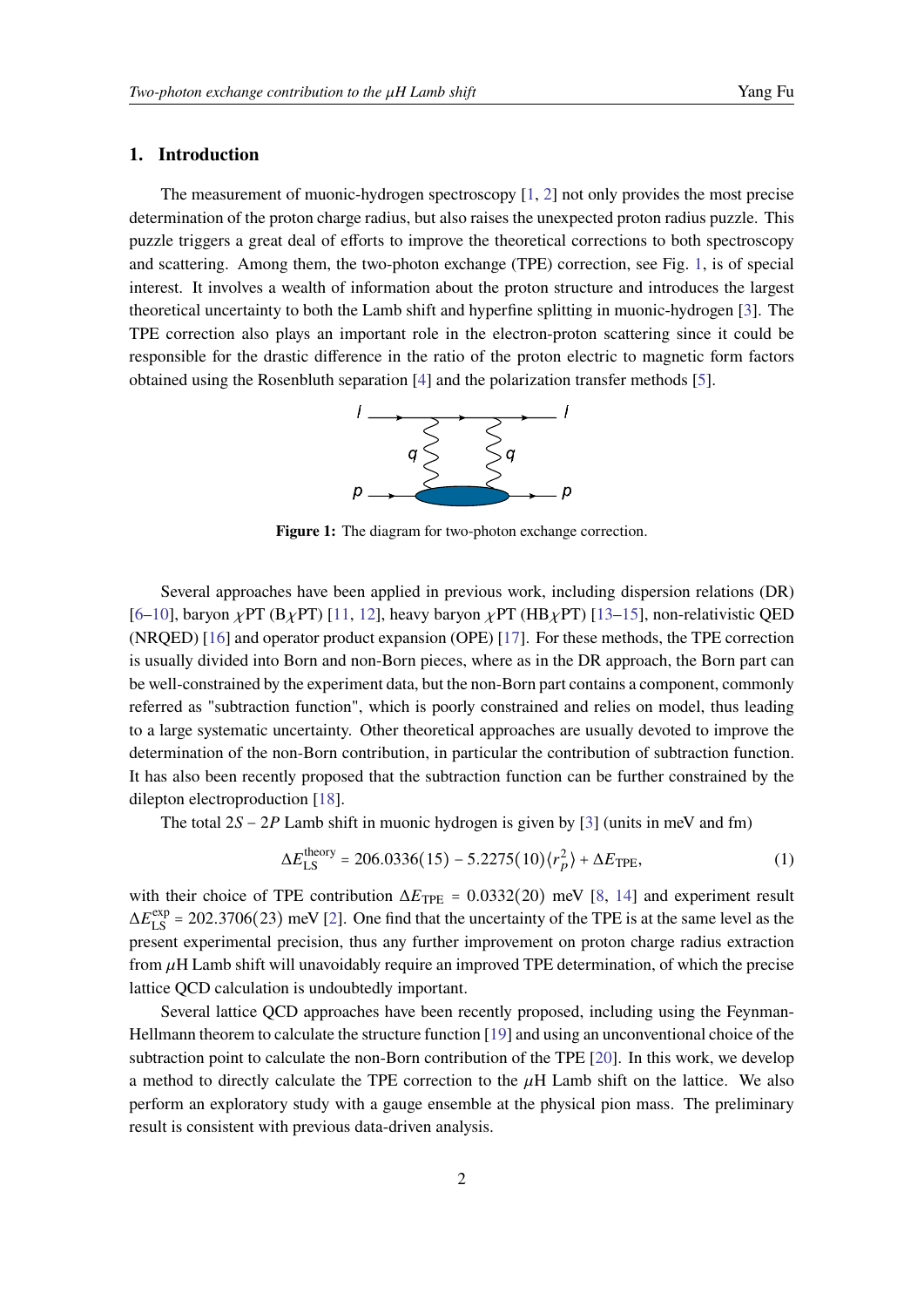#### **2. Two-photon exchange contribution**

We start with the spin-averaged forward doubly-virtual Compton scattering (VVCS) tensor in Euclidean space. With  $H_{\mu\nu}(x) = \langle p| \mathcal{T} [j_{\mu}(x) j_{\nu}(0)]|p\rangle$ , we have

$$
T_{\mu\nu}(P,Q) = \frac{1}{8\pi M} \int d^4x e^{iQ \cdot x} H_{\mu\nu}(x)
$$
  
=  $\left( -\delta_{\mu\nu} + \frac{Q_{\mu}Q_{\nu}}{Q^2} \right) T_1(\nu, Q^2) - \left( P_{\mu} - \frac{P \cdot Q}{Q^2} Q_{\mu} \right) \left( P_{\nu} - \frac{P \cdot Q}{Q^2} Q_{\nu} \right) \frac{T_2(\nu, Q^2)}{M^2},$  (2)

where  $v = P \cdot Q/M$  with P and Q the Euclidean proton and photon four-momenta, and M is the proton mass.

For the TPE contribution, the Euclidean momenta are chosen as  $P = (iM, \vec{0})$  and  $Q = (Q_0, \vec{Q})$ . The relative energy shift to the the  $nS$ -state is then given by [\[6\]](#page-8-5)

$$
\Delta E = \frac{8m\alpha^2}{\pi} |\phi_n(0)|^2 \int d^4 Q \frac{(Q^2 + 2Q_0^2)T_1(iQ_0, Q^2) - (Q^2 - Q_0^2)T_2(iQ_0, Q^2)}{Q^4(Q^4 + 4m^2Q_0^2)}.
$$
 (3)

where *m* is the lepton mass,  $|\phi_n^2(0)| = m_r^3 \alpha^3/(\pi n^3)$  is the square of the *nS*-state wave function at the origin with  $m_r = mM/(M + m)$  the reduced mass. Note that the nP-state wave function vanishes at the origin, hence it won't receive any corrections from TPE at this order. Eq.[\(3\)](#page-2-0) essentially contains an infrared singularity which is due to the terms already accounted for at the lower order [\[8\]](#page-9-8): one is the point-like proton contribution, which means the proton-photon vertex function  $\Gamma_{\mu} = \gamma_{\mu}$ , hence

<span id="page-2-2"></span><span id="page-2-1"></span><span id="page-2-0"></span>
$$
T_1^{\text{(pt)}} = \frac{M}{\pi} \frac{v^2}{Q^4 - 4M^2 v^2}, \quad T_2^{\text{(pt)}} = \frac{M}{\pi} \frac{Q^2}{Q^4 - 4M^2 v^2},\tag{4}
$$

another one is the charge radius term from third Zemach moment contribution

<span id="page-2-4"></span>
$$
\Delta E^{(Z)} = -\alpha^2 |\phi_n(0)|^2 \int \frac{\mathrm{d}Q^2}{Q^2} \frac{16mM}{(M+m)Q} G'_E(0),\tag{5}
$$

with  $G_E(Q^2)$  the proton electric form factor and its derivative can be related to proton charge radius via  $\langle r_p^2 \rangle = -6G_E'(0)$ . These terms should be subtracted in order to both keep the TPE contribution IR finite and avoid double-counting.

#### **3. Lattice QCD methodology**

On the lattice, we prefer to rewrite Eq.[\(3\)](#page-2-0) in terms of  $T_{00}$  and  $\sum_i T_{ii}$ 

<span id="page-2-3"></span>
$$
\Delta E = -16m\alpha^2 |\phi_n(0)|^2 \int \frac{\mathrm{d}Q^2}{Q^2} \int_{-\frac{\pi}{2}}^{\frac{\pi}{2}} \mathrm{d}\theta \left( g_1 T_{00} + g_2 \sum_i T_{ii} \right), \tag{6}
$$

with

$$
g_1 = \frac{1 - \sin^4 \theta}{Q^2 + 4m^2 \sin^2 \theta}, \quad g_2 = \frac{\sin^2 \theta (1 - \sin^2 \theta)}{Q^2 + 4m^2 \sin^2 \theta},
$$
(7)

and the angle  $\theta$  defined as

<span id="page-2-5"></span>
$$
Q_0 = Q \sin \theta, \quad |\vec{Q}| = Q \cos \theta. \tag{8}
$$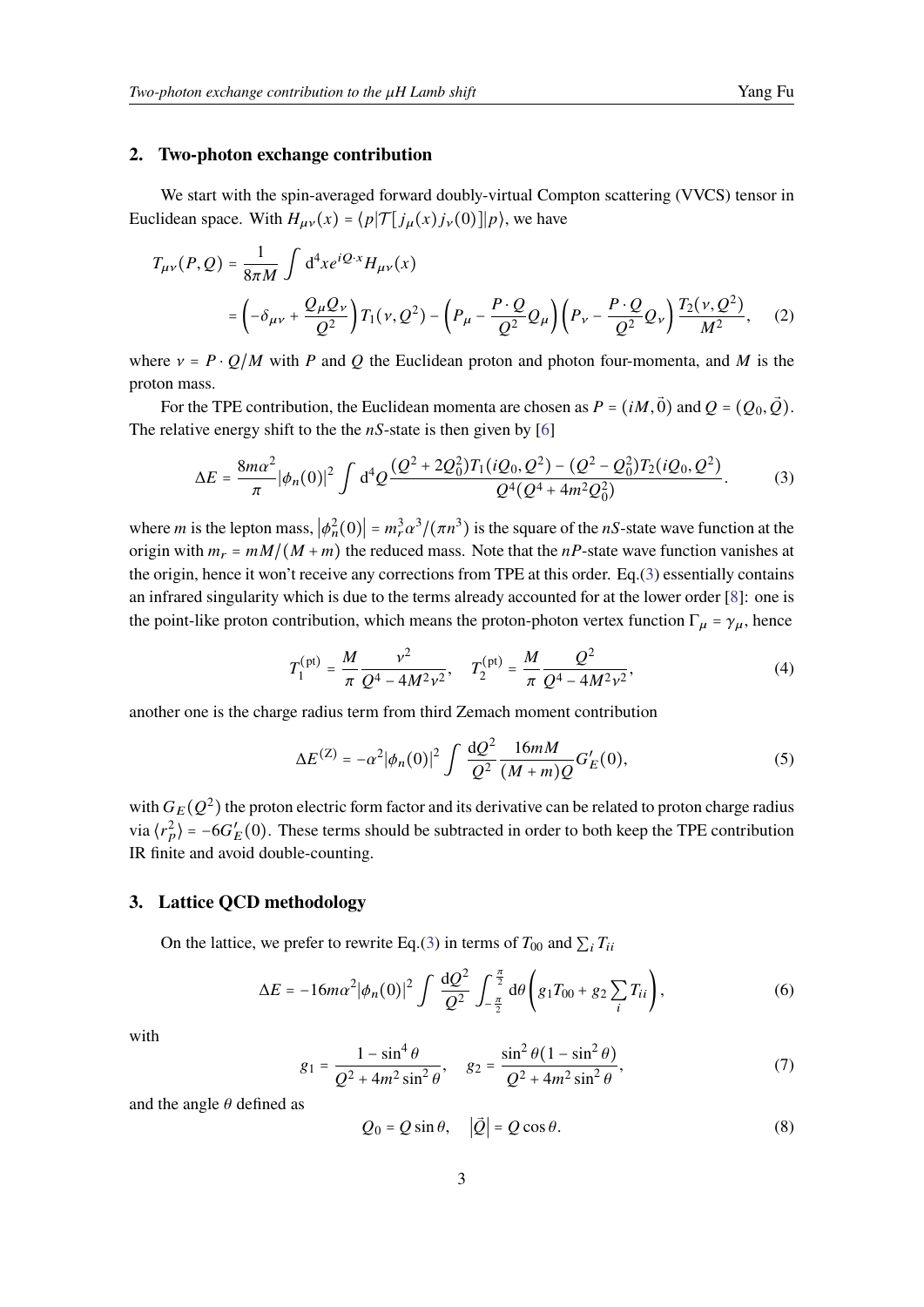<span id="page-3-0"></span>
$$
T_{00}^{(\text{pt})} = \frac{M}{\pi} \frac{Q^2 - Q_0^2}{Q^4 + 4M^2 Q_0^2}, \quad \sum_i T_{ii}^{(\text{pt})} = \frac{M}{\pi} \frac{3Q_0^2}{Q^4 + 4M^2 Q_0^2}.
$$
 (9)

Combining Eq. $(2)$  and  $(6)$ , we obtain

$$
\Delta E = \frac{2m\alpha^2}{\pi M} |\phi_n(0)|^2 \sum_{i=1,2} \int d^4x \, \omega_i(\vec{x}, t) H_i(\vec{x}, t), \tag{10}
$$

here the hadronic functions are defined as  $H_1(\vec{x}, t) = H_{00}(\vec{x}, t)$  and  $H_2(\vec{x}, t) = \sum_i H_{ii}(\vec{x}, t)$ , with weight functions given by

$$
\omega_i(\vec{x},t) = -\int \frac{\mathrm{d}Q^2}{Q^2} \int_{-\frac{\pi}{2}}^{\frac{\pi}{2}} \mathrm{d}\theta f(Q;x)g_i, \quad f(Q;x) = \cos(Q_0 t) j_0(|\vec{Q}||\vec{x}|), \tag{11}
$$

where an average over the spatial directions is taken and  $j_n(x)$  are the spherical Bessel functions. One immediately find these weight functions are IR divergent since we have not performed the subtraction.

The IR divergence occurs only in the elastic contribution, then both of the two terms given by Eq.[\(5\)](#page-2-4) and [\(9\)](#page-3-0) can be reproduced by the ground-state contribution on the lattice. Choosing a sufficiently large time  $t_s$  for the ground-state saturation, we obtain that

$$
\tilde{H}_{i}(\vec{Q},t_{s}) = \int d^{3}\vec{x} \; j_{0}(|\vec{Q}||\vec{x}|)H_{i}(\vec{x},t_{s})
$$
\n
$$
= \frac{M}{E_{Q}} e^{-(E_{Q}-M)t_{s}} \times \begin{cases}\n(E_{Q}+M)G_{E}^{2}(Q_{\text{on}}^{2}), & i=1, \\
-(E_{Q}-M)[G_{E}^{2}+2G_{M}^{2}](Q_{\text{on}}^{2}), & i=2,\n\end{cases}
$$
\n(12)

here  $G_E$ ,  $G_M$  are the proton electric and magnetic form factors, with  $E_Q$  =  $\sqrt{M^2 + \vec{Q}^2}$  the proton energy and  $Q_{\text{on}}^2 = 2M(E_Q - M)$ . The low-momentum expansion of Eq.[\(12\)](#page-3-1) gives that

$$
G_E^2(0) = \int d^3 \vec{x} L_0(\vec{x}, t_s) H_1(\vec{x}, t_s), \quad \langle r_p^2 \rangle = \int d^3 \vec{x} L_r(\vec{x}, t_s) H_1(\vec{x}, t_s), \tag{13}
$$

with

<span id="page-3-1"></span>
$$
L_0(\vec{x}, t_s) = \frac{1}{2M}, \quad L_r(\vec{x}, t_s) = \frac{1}{4M} \left( x^2 - \frac{3 + 6Mt_s}{2M^2} \right). \tag{14}
$$

The similar idea has been applied to the pion electromagnetic transition to extract the charge radius [\[21\]](#page-9-12). The terms need to be subtracted can then be given by

$$
\Delta E^{\text{(sub)}} = \frac{2m\alpha^2}{\pi M} |\phi_n(0)|^2 \int d^3\vec{x} L^{\text{(sub)}}(\vec{x},t_s) H_1(\vec{x},t_s),
$$

with three different weight functions  $L^{(\text{sub})}(\vec{x}, t_s)$ 

$$
L_{00}^{(\text{pt})}(\vec{x},t_s) = -\int \frac{\mathrm{d}Q^2}{Q^2} \int_{-\frac{\pi}{2}}^{\frac{\pi}{2}} \mathrm{d}\theta S_1(Q)g_1,
$$
  
\n
$$
L_{ii}^{(\text{pt})}(\vec{x},t_s) = -\int \frac{\mathrm{d}Q^2}{Q^2} \int_{-\frac{\pi}{2}}^{\frac{\pi}{2}} \mathrm{d}\theta S_2(Q)g_2,
$$
  
\n
$$
L^{(\text{Z})}(\vec{x},t_s) = \int \frac{\mathrm{d}Q^2}{Q^2} \frac{4\pi M^2}{3(M+m)Q} L_r(\vec{x},t_s).
$$
 (15)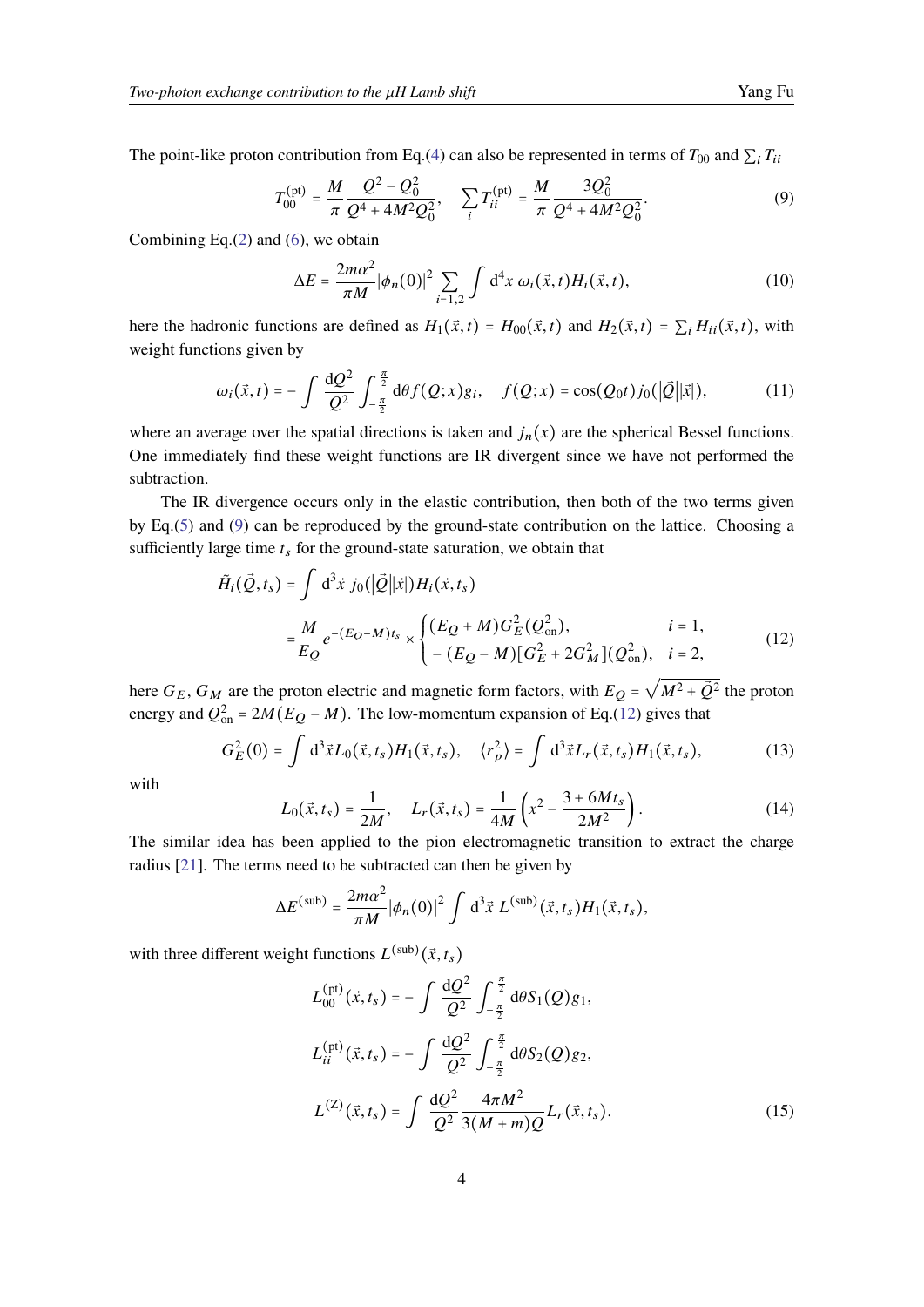here

$$
S_1(Q) = 8\pi M T_{00}^{(\text{pt})} L_0(\vec{x}, t_s) = \frac{4M(Q^2 - Q_0^2)}{Q^4 + 4M^2Q_0^2}, \quad S_2(Q) = 8\pi M \sum_i T_{ii}^{(\text{pt})} L_0(\vec{x}, t_s) = \frac{12MQ_0^2}{Q^4 + 4M^2Q_0^2}.
$$
\n(16)

The subtraction of the hadronic matrix elements has therefore been transferred to the subtraction of weight functions, which facilitates the lattice QCD calculation.

We further adopt the infinite-volume reconstruction (IVR) method [\[22\]](#page-10-0), which is developed to remove all the power-law finite-volume effects in the QED self-energy [\[23\]](#page-10-1). This method has been successfully applied to the lattice study of double beta decays [\[24\]](#page-10-2), rare decays [\[25\]](#page-10-3) and the leptonic decays [\[26,](#page-10-4) [27\]](#page-10-5). In the work, the IVR method plays a crucial role in the removal of the infrared divergence. In practise, the time integral in Eq.[\(2\)](#page-2-2) is split into the range of  $|t| < t_s$  and  $|t| > t_s$ 

<span id="page-4-0"></span>
$$
T_{\mu\nu} = \frac{1}{8\pi M} \Bigg[ \int_{|t| < t_s} d^4x \, f(Q; x) H_{\mu\nu}(\vec{x}, t) + \int d^3\vec{x} \, S(Q; \vec{x}, t_s) H_{\mu\nu}(\vec{x}, t_s) \Bigg],\tag{17}
$$

with

$$
S(Q; \vec{x}, t_s) = 2 \int \frac{d^3 \vec{Q}}{(2\pi)^3} e^{i\vec{Q} \cdot \vec{x}} \int_{t_s}^{\infty} dt \ e^{-(E_Q - M)(t - t_s)} \int d^3 \vec{x}' e^{-i\vec{Q} \cdot \vec{x}'} f(Q; x)
$$
  

$$
= \frac{4MQ^2}{Q^4 + 4M^2 Q_0^2} A(Q; t_s) j_0(|\vec{Q}||\vec{x}|),
$$
 (18)

here

$$
A(Q; t_s) = A_c(Q)\cos(Q_0t_s) - A_s(Q)\sin(Q_0t_s), \qquad (19)
$$

and the auxiliary functions are

$$
A_c(Q) = \sqrt{\frac{1}{4} + \tau_p \cos^2 \theta} + \frac{1}{2} - \sin^2 \theta, \quad A_s(Q) = \frac{\sin \theta}{\sqrt{\tau_p}} \left( \sqrt{\frac{1}{4} + \tau_p \cos^2 \theta} + \frac{1}{2} + \tau_p \right). \tag{20}
$$

with  $\tau_p = Q^2/(4M^2)$  and the angle  $\theta$  defined in Eq.[\(8\)](#page-2-5). Correspondingly, the time integral in  $\Delta E$ can be also split into

$$
\Delta E_{|t| < t_s} = \frac{2m\alpha^2}{\pi M} |\phi_n(0)|^2 \sum_{i=1,2} \int_{|t| < t_s} d^4 x \, \omega_i(\vec{x}, t) H_i(\vec{x}, t),
$$
\n
$$
\Delta E_{|t| > t_s} = \frac{2m\alpha^2}{\pi M} |\phi_n(0)|^2 \sum_{i=1,2} \int d^3 \vec{x} \, L_i(\vec{x}, t_s) H_i(\vec{x}, t_s), \tag{21}
$$

here the weight functions  $L_i(\vec{x}, t_s)$  are given by

<span id="page-4-1"></span>
$$
L_i(\vec{x}, t_s) = -\int \frac{\mathrm{d}Q^2}{Q^2} \int_{-\frac{\pi}{2}}^{\frac{\pi}{2}} \mathrm{d}\theta S(Q; \vec{x}, t_s) g_i. \tag{22}
$$

Currently both two types of weight functions  $\omega_i(\vec{x}, t)$  and  $L_i(\vec{x}, t_s)$  are IR divergent, but the subtraction is only performed to the latter. Considering that the  $\Delta E$  should be finite, these weight functions will still be IR divergent even after performing the subtraction. The hadronic functions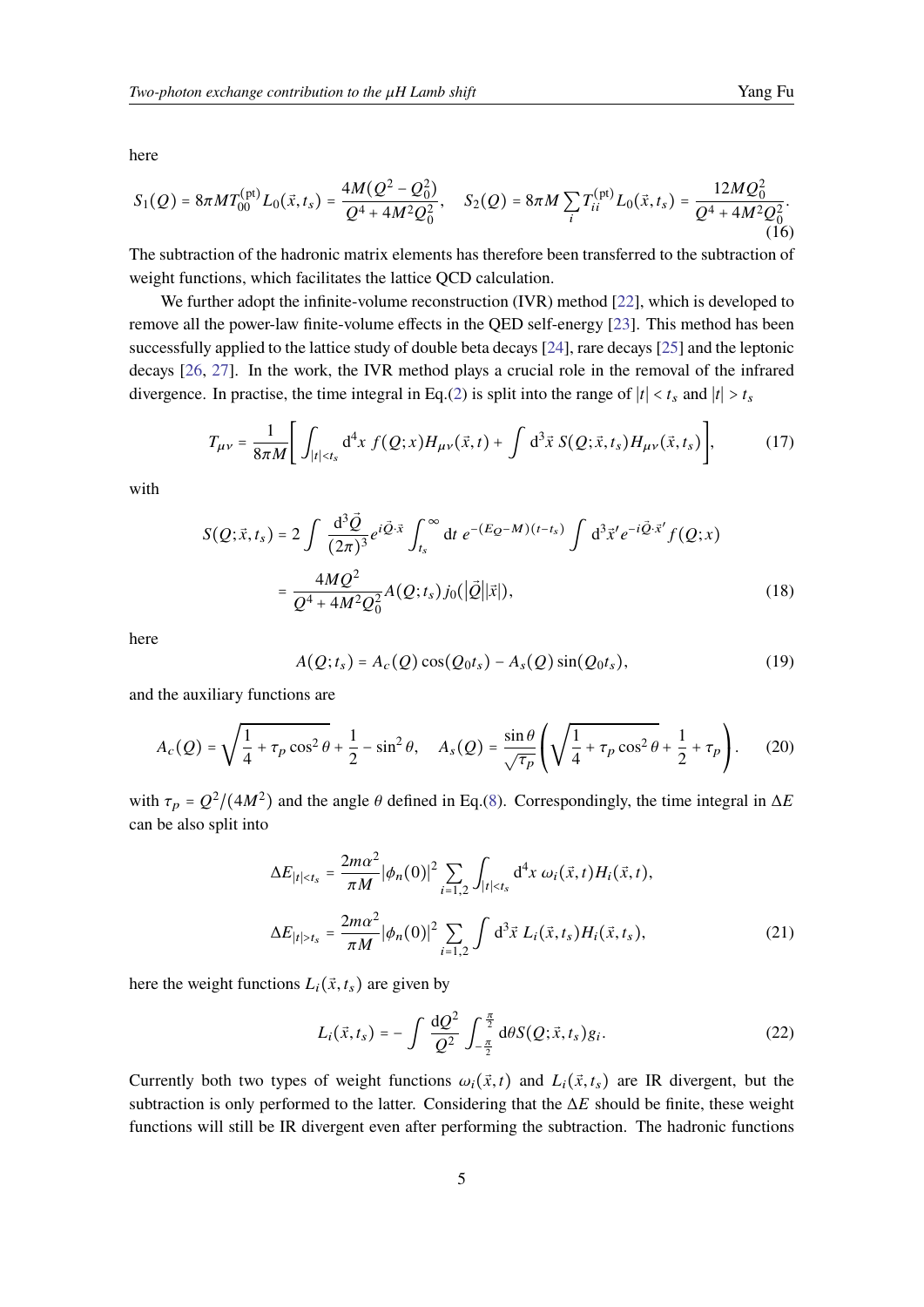from  $|t| < t_s$  and  $|t| > t_s$ , however, can be constrained by the low-energy expansion (LEX) of the VVCS tensor, thus are not completely unrelated. The LEX of  $T_{\mu\nu}$  gives [\[28\]](#page-10-6)

$$
T_{\mu\nu}(Q) = T_{\mu\nu}^{\text{Born}}(Q) + \mathcal{O}(Q^2),\tag{23}
$$

where the Born terms are standard  $[8, 14, 28]$  $[8, 14, 28]$  $[8, 14, 28]$  $[8, 14, 28]$  $[8, 14, 28]$ . Comparing this LEX with Eq.[\(12\)](#page-3-1) and [\(17\)](#page-4-0) in the low- $O$  limit, we find that

$$
\frac{1}{8\pi M} \int_{|t| < t_s} \mathrm{d}^4 x \big[ H_i(\vec{x}, t) - H_i(\vec{x}, t_s) \big] = \begin{cases} 0, & i = 1, \\ \frac{3}{4\pi M}, & i = 2. \end{cases} \tag{24}
$$

This relation ensures that the IR divergence of  $\omega_i(\vec{x}, t)$  and  $L_i(\vec{x}, t_s)$  can be exactly canceled out. We modify these weight functions to

<span id="page-5-0"></span>
$$
\omega_i(\vec{x},t) = -\int \frac{\mathrm{d}Q^2}{Q^2} \int_{-\frac{\pi}{2}}^{\frac{\pi}{2}} \mathrm{d}\theta [f(Q;x) - 1] g_i, \tag{25}
$$

and

$$
L_i(\vec{x}, t_s) = -\int \frac{\mathrm{d}Q^2}{Q^2} \int_{-\frac{\pi}{2}}^{\frac{\pi}{2}} \mathrm{d}\theta \big[ S(Q; \vec{x}, t_s) + 2t_s \big] g_i, \tag{26}
$$

which does not change the contribution from temporal component  $T_{00}$ , but does remove a term of  $3/(4\pi M)$  from the spatial component  $\sum_i T_{ii}$  hence needs to be added back. Such term can be directly combined with the subtraction of  $\sum_i T_{ii}^{(\text{pt})}$  defined in Eq.[\(9\)](#page-3-0) and leaves a term of  $\frac{3}{4\pi M} \left( \frac{Q^4}{Q^4 - 4M} \right)$  $\frac{Q}{Q^4 - 4M^2v^2}$ which contributes a finite –0.60  $\mu$ eV to the total TPE energy shift. Finally, after performing the subtraction of remaining contribution from  $L_{00}^{(\text{pt})}(\vec{x}, t_s)$  and  $L^{(Z)}(\vec{x}, t_s)$ , we obtain that

<span id="page-5-1"></span>
$$
L_i(\vec{x}, t_s) = -\int \frac{\mathrm{d}Q^2}{Q^2} \Bigg\{ \int_{-\frac{\pi}{2}}^{\frac{\pi}{2}} \mathrm{d}\theta \Big( [S - S_1](Q; \vec{x}, t_s) + 2t_s \Big) g_i + \frac{4\pi M^2}{3(M+m)Q} L_r(\vec{x}, t_s) \delta_{i,1} \Bigg\}, \quad (27)
$$

with  $S_1(Q; \vec{x}, t_s) = S_1(Q)$ . Here a trivial subtraction is also applied to  $L_2(\vec{x}, t_s)$  to make it IR finite, since Eq.[\(12\)](#page-3-1) shows that  $\int d^3 \vec{x} H_2(\vec{x}, t_s) = 0$ .

#### **4. Optimized subtraction scheme**

Eq.[\(21\)](#page-4-1) along with the weight functions given by Eq.[\(25\)](#page-5-0) and [\(27\)](#page-5-1) provides a direct way to calculate the TPE contribution using hadronic functions  $H_i(\vec{x}, t)$  as input, but it suffers from both the finite-volume effects and the signal-to-noise problem in a realistic lattice QCD calculation, due to the fact that  $L_1(\vec{x}, t_s)$  increases rapidly as the spatial distance  $|\vec{x}|$  increases. However, not all the contributions from  $L_1(\vec{x}, t_s)$  need to be determined on the lattice. Inspired by Eq.[\(1\)](#page-1-1), We can divide the  $\Delta E$  into

$$
\Delta E = -0.60 \,\mu\text{eV} + c_0 + c_r \langle r_p^2 \rangle + \Delta E^{\text{(lat)}},\tag{28}
$$

by splitting the weight function  $L_1(\vec{x}, t_s)$ 

$$
L_1(\vec{x}, t_s) = \bar{c}_0 L_0(\vec{x}, t_s) + \bar{c}_r L_r(\vec{x}, t_s) + L_1^{(r)}(\vec{x}, t_s),
$$
\n(29)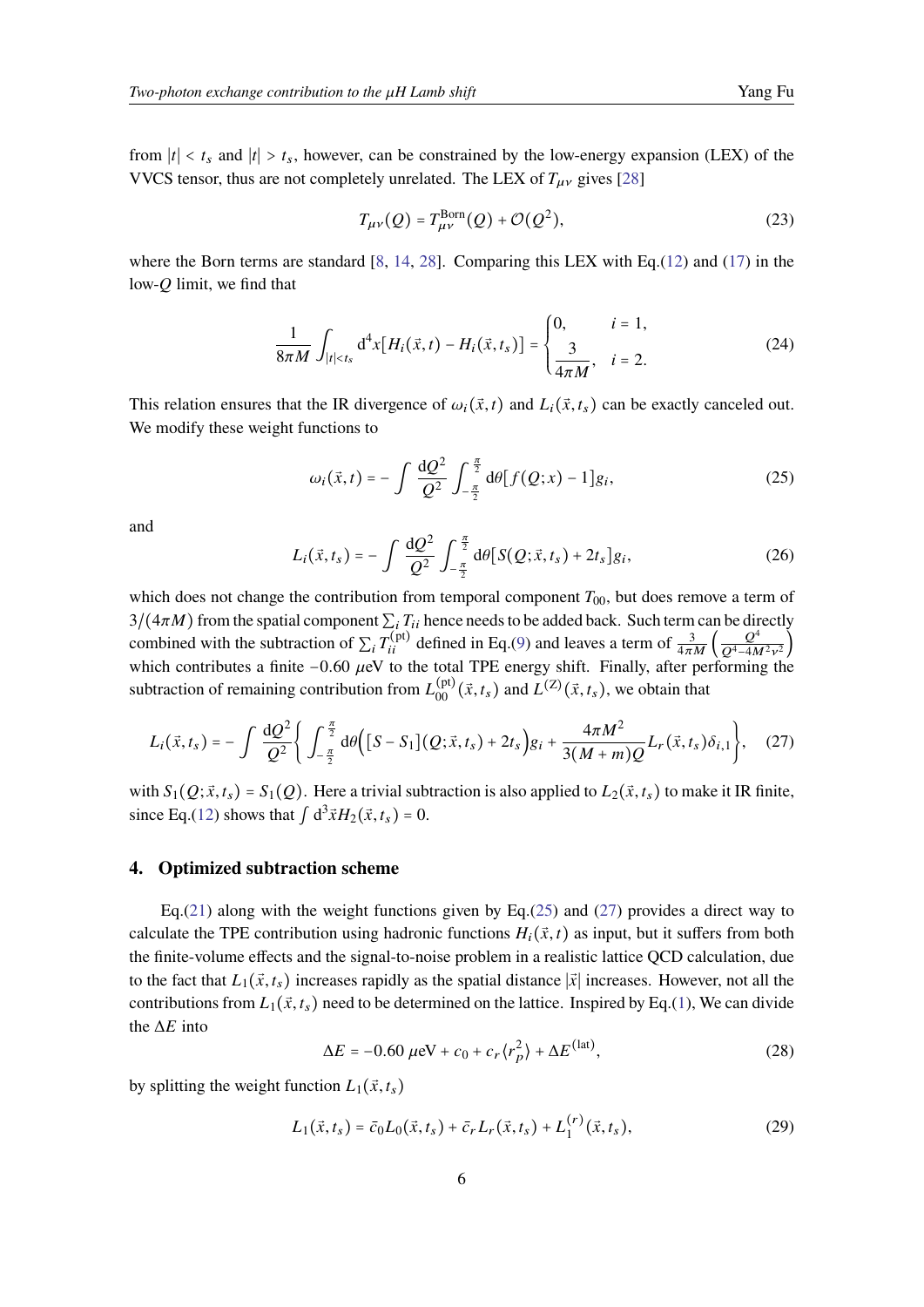with  $\bar{c} = c / (\frac{2m\alpha^2}{\pi M} |\phi_n(0)|^2)$ . As a result, only the  $\Delta E^{(\text{lat})}$  need to be calculated on the lattice using the reduced weight function  $L_1^{(r)}(\vec{x}, t_s)$  along with other three weight functions. The choice of two coefficients  $c_0$  and  $c_r$  can be viewed as a subtraction scheme. We choose them by minimizing the following integral

$$
\int_{R_{\min}}^{R_{\max}} dx \, 4\pi x^2 [L_1(x, t_s) - \bar{c}_0 L_0(x, t_s) - \bar{c}_r L_r(x, t_s)]^2. \tag{30}
$$

<span id="page-6-0"></span>with sufficiently large  $t_s$  for ground state saturation, as well as the range  $R_{\text{min}}$  to  $R_{\text{max}}$  dominants the contribution of the integral. In this way, the long-distance contribution can be almost completely represented by the charge conservation and charge radius terms, which eliminates the need for lattice data as input.



**Figure 2:** The integrand  $4\pi |\vec{x}|^2 L_1(\vec{x}, t_s) H_1(\vec{x}, t_s)$  as a function of  $|\vec{x}|$  estimated by the dipole form factor.

We set  $t_s = 1$  fm for the ground-state saturation, as a result the hadronic function  $H_1(\vec{x}, t_s)$ can be estimated by the proton form factor. By using a dipole functional form  $G_E(Q^2)$  = can be estimated by the proton form factor. By using a upone functional form  $G_E(Q)$  –<br> $1/(1 + Q^2 \langle r_p^2 \rangle / 12)^2$  with  $\sqrt{\langle r_p^2 \rangle} = 0.85$  fm for the form factor, the result of the integrand  $4\pi |\vec{x}|^2 L_1(\vec{x}, t_s) H_1(\vec{x}, t_s)$  as a function of  $|\vec{x}|$  is shown in Fig. [2.](#page-6-0) We find that the contribution of this integral mainly comes from the range of 1−3 fm, while the saturation occurs at around 5 fm, which requires a large spatial volume  $L \approx 10$  fm. We thus set  $R_{\text{min}}$  and  $R_{\text{max}}$  as 1 fm and 3 fm. With these parameters, the coefficients can be obtained as  $c_0 = -0.17 \mu\text{eV}$  and  $c_r = -93.72 \mu\text{eV}/\text{fm}^2$ . As shown in Fig. [2,](#page-6-0) we now find the saturation for  $L_1^{(r)}(\vec{x}, t_s)$  term occurs at around 2.5 fm, which means the long-distance contribution is significantly reduced compared to the original  $L_1(\vec{x}, t_s)$ term. Finally, the TPE correction to the  $2S - 2P \mu H$  Lamb shift is given by

$$
\Delta E_{\text{TPE}} = 0.77 \ \mu\text{eV} + 93.72 \ \mu\text{eV/fm}^2 \langle r_p^2 \rangle - \Delta E^{\text{(lat)}}. \tag{31}
$$

Here a minus sign is added due to the TPE correction is only applied to the  $nS$ -state.

### **5. Numerical result**

In this exploratory study, we have used a single gauge ensemble at physical point  $m_{\pi} = 142$ MeV, generated by the RBC and UKQCD Collaborations using 2 + 1-flavor domain wall fermion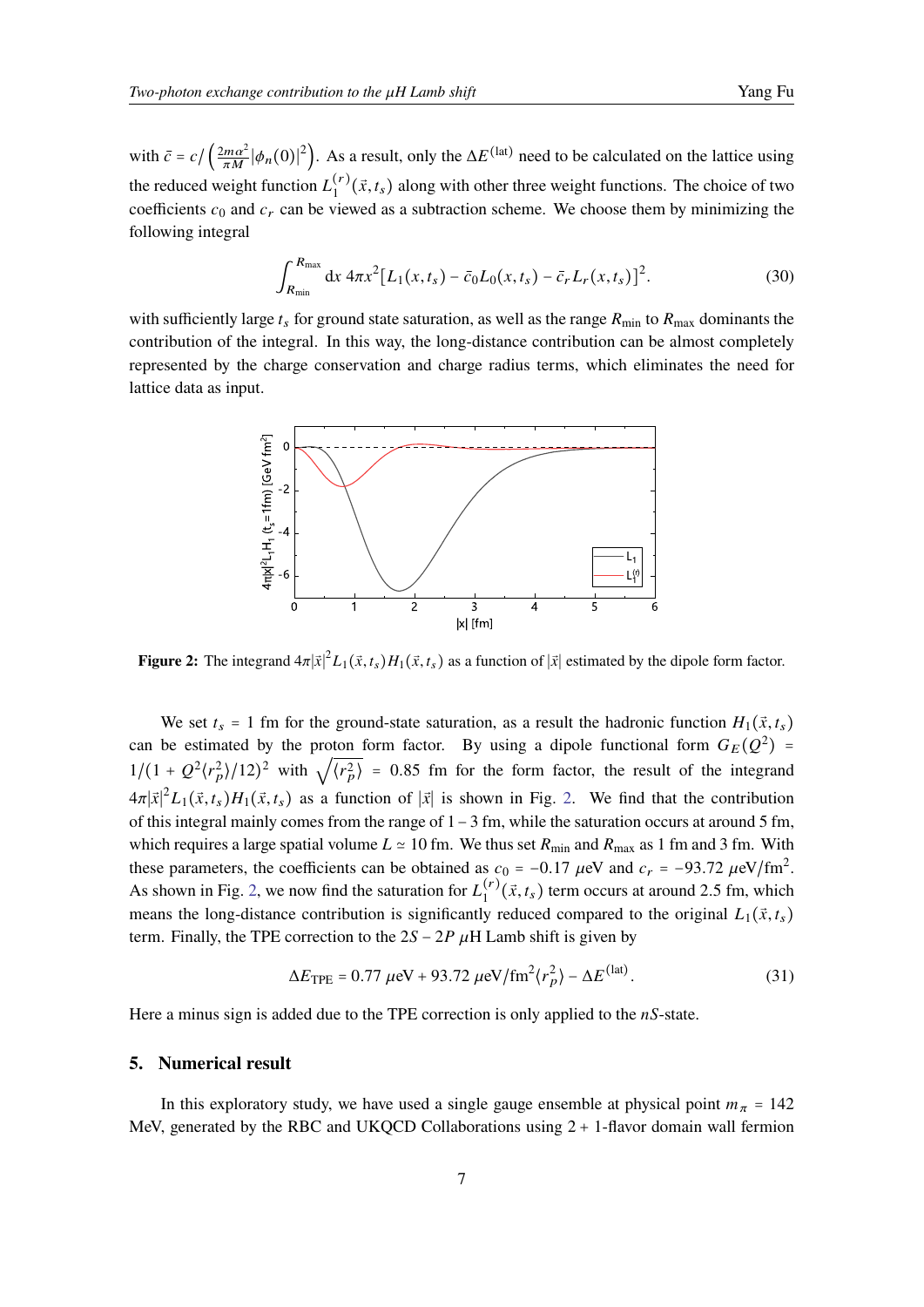[\[29\]](#page-10-7). The corresponding parameters are listed in Table [1.](#page-7-0) We calculate the four-point correlation function  $\sum_{\vec{x}_f, \vec{x}_i} \mathcal{P}(\psi_p(\vec{x}_f, t_f) j_\mu(x) j_\nu(y) \psi_p^\dagger(\vec{x}_i, t_i) )$  using the field sparsening technique [\[30,](#page-10-8) [31\]](#page-10-9), with the projection matrix  $\mathcal{P} = (1 + \gamma_0)/2$  and the time slices chosen as  $t_i = \min\{t_x, t_y\} - \Delta t$ ,  $t_f = \max\{t_x, t_y\} + \Delta t$ . The  $\Delta t$  should be sufficiently large for the proton ground-state saturation, but as the  $\Delta t$  increases, the signal-to-noise problem will also be dramatically enhanced. In this exploratory study,  $\Delta t$  is chosen to be 2a = 0.39 fm. There are five types of contractions for the TPE diagrams as shown in Fig. [3.](#page-7-1) The first two are quark connected diagrams, while the last three are quark disconnected diagrams. Type IV and Type V are neglected in this work since they vanish in the flavor SU(3) limit. We use the gauge configurations with sufficiently long separation, i.e., each

<span id="page-7-0"></span>separated by at least 10 trajectories.

| Ensemble $m_{\pi}$ [MeV] L T a [fm] $N_{\text{conf}}$ $\Delta t/a$ |  |  |  |
|--------------------------------------------------------------------|--|--|--|
| 24D 142 24 64 0.1944 131 2                                         |  |  |  |

**Table 1:** Ensemble used in this work. We list the pion mass  $m<sub>\pi</sub>$ , the spatial and temporal extents, L and T, the lattice spacing a, the number of configurations used  $N_{\text{conf}}$ , and the time-separation  $\Delta t$  used for the ground-state saturation.

<span id="page-7-1"></span>

**Figure 3:** Five types of quark contractions for TPE diagrams. The blob denotes a proton state. Type I: two currents on the same quark line. Type II: two currents on different quark lines. Type III, IV, V: quark disconnected diagrams. The last two types are neglected in this work.

In practice, the integral in Eq.[\(21\)](#page-4-1) can be performed within a range of  $|\vec{x}| < R$  for any choice of time  $t_s$ . Here we take  $t_s = 4a = 0.79$  fm as an example. As shown in the left panel of Fig. [4,](#page-8-6) all four terms in the integral is saturated at large  $R$  for both connected and disconnected contributions. This indicates the finite-volume effects are well under control in our calculation.

The results of  $\Delta E^{(\text{lat})}$  as a function of  $t_s$  are shown in the right panel of Fig. [4.](#page-8-6) We find a plateau starting from  $t_s = 4a = 0.79$  fm. The results are in good agreement with results from data-driven analysis and one magnitude smaller compared to the large  $~\sim$  300  $\mu$ eV discrepancy for the proton radius puzzle.

The systematic error of our result should mainly come from the excited-states contamination and the lattice discretization error, which requires results from multiple choices of  $\Delta t$  and lattice spacing  $a$ . Further calculations and analyses are in progress.

#### **6. Conclusion**

We have developed a method to calculate the two-photon exchange correction to the muonichydrogen Lamb shift using lattice QCD. We also find that the long-distance contribution can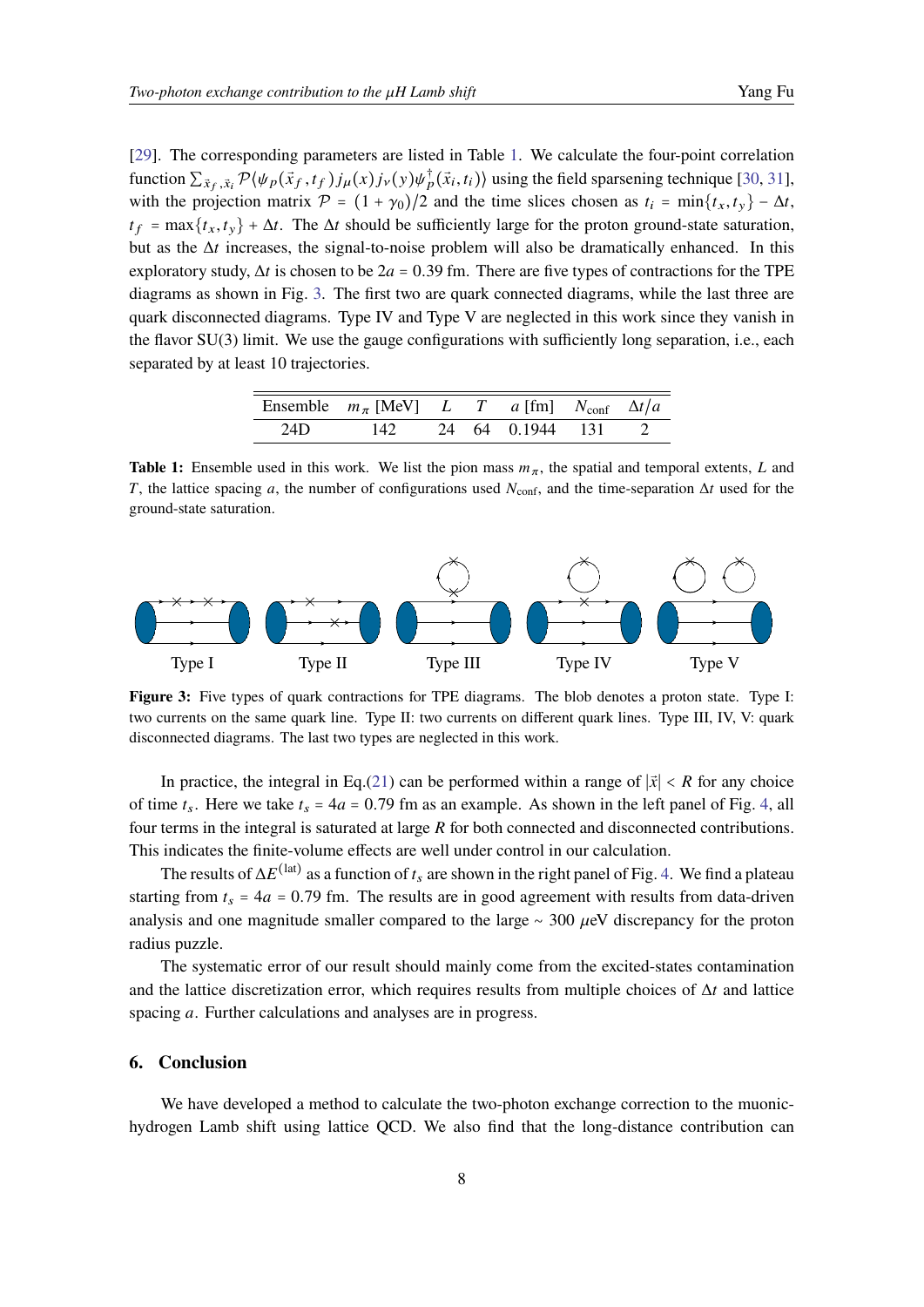<span id="page-8-6"></span>

**Figure 4:** Left:  $\Delta E^{(\text{lat})}$  as a function of the integral range R at  $t_s = 4a$ . Results from different terms have been slightly shifted for clarity. Right:  $\Delta E^{(\text{lat})}$  as a function of  $t_s$ . For both left and right figure, the upper and lower panels show the results for the connected and disconnected contribution, respectively.

be reduced by adopting an optimized subtraction scheme, hence both the finite-volume effects and nucleon signal-to-noise problem are suppressed. A preliminary result at  $m_{\pi}$  = 142 MeV is presented here and it demonstrates the feasibility of our method.

This method can also be extended to other higher-order corrections, including the TPE corrections to other processes such as hyperfine splitting and electron-proton scattering. In a foreseeable future, lattice QCD should be able to give very precise calculations for these quantities, which is crucial for a better understanding and precise measurement of the nucleon internal structure.

#### **References**

- <span id="page-8-0"></span>[1] R. Pohl et al., *The size of the proton*, *Nature* **466** [\(2010\) 213.](https://doi.org/10.1038/nature09250)
- <span id="page-8-1"></span>[2] A. Antognini et al., *Proton Structure from the Measurement of* 2S − 2P Transition *Frequencies of Muonic Hydrogen*, *Science* **339** [\(2013\) 417.](https://doi.org/10.1126/science.1230016)
- <span id="page-8-2"></span>[3] A. Antognini, F. Kottmann, F. Biraben, P. Indelicato, F. Nez and R. Pohl, *Theory of the 2S-2P Lamb shift and 2S hyperfine splitting in muonic hydrogen*, *[Annals Phys.](https://doi.org/10.1016/j.aop.2012.12.003)* **331** (2013) [127](https://doi.org/10.1016/j.aop.2012.12.003) [[1208.2637](https://arxiv.org/abs/1208.2637)].
- <span id="page-8-3"></span>[4] M.N. Rosenbluth, *High Energy Elastic Scattering of Electrons on Protons*, *[Phys. Rev.](https://doi.org/10.1103/PhysRev.79.615)* **79** [\(1950\) 615.](https://doi.org/10.1103/PhysRev.79.615)
- <span id="page-8-4"></span>[5] JEFFERSON LAB HALL A collaboration,  $G(E(p))/G(M(p))$  ratio by polarization transfer in *polarized e p —*> *e polarized p*, *[Phys. Rev. Lett.](https://doi.org/10.1103/PhysRevLett.84.1398)* **84** (2000) 1398 [[nucl-ex/9910005](https://arxiv.org/abs/nucl-ex/9910005)].
- <span id="page-8-5"></span>[6] K. Pachucki, *Proton structure effects in muonic hydrogen*, *[Phys. Rev. A](https://doi.org/10.1103/PhysRevA.60.3593)* **60** (1999) 3593 [[physics/9906002](https://arxiv.org/abs/physics/9906002)].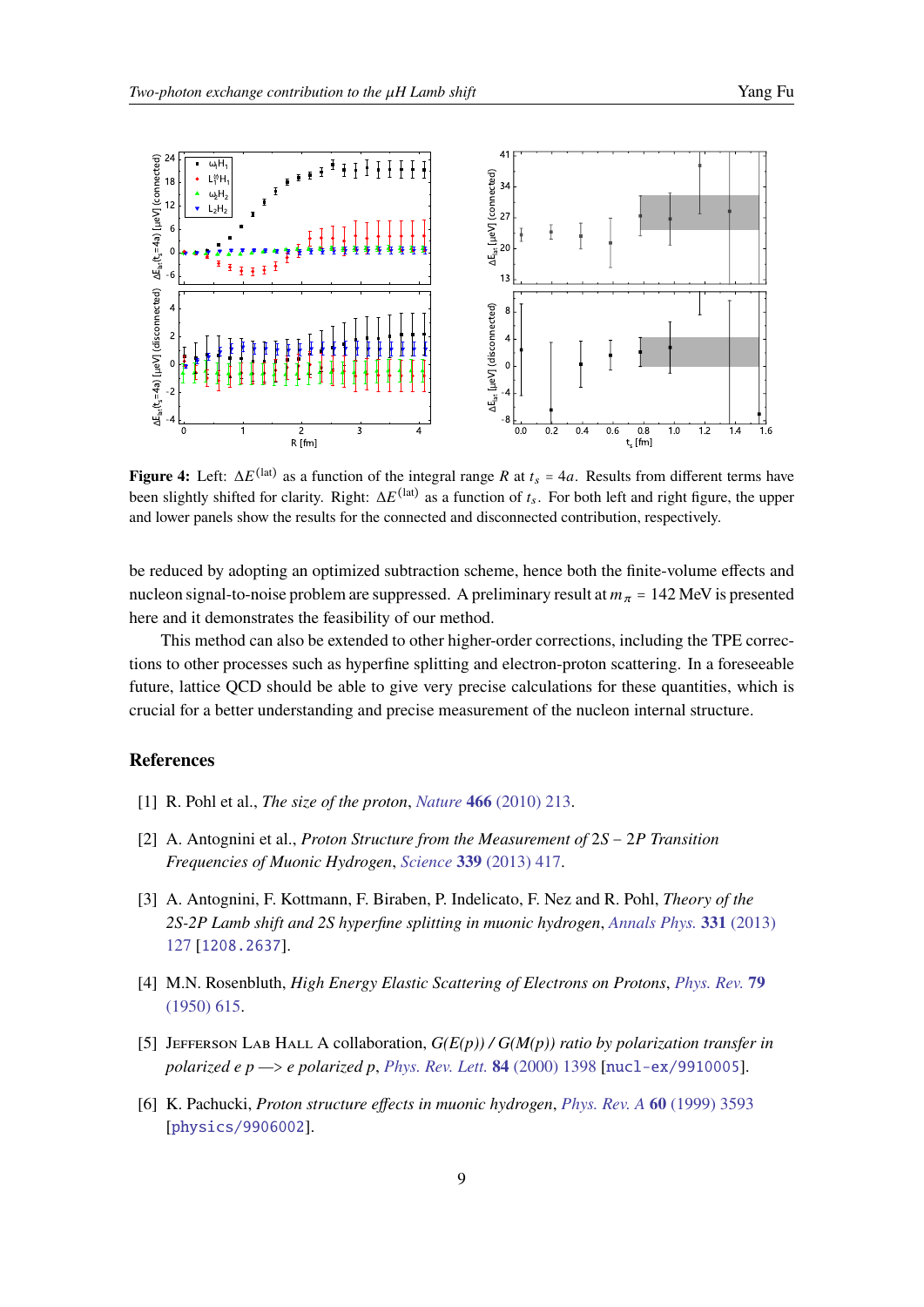- [7] A.P. Martynenko, *Proton polarizability effect in the Lamb shift of the hydrogen atom*, *[Phys.](https://doi.org/10.1134/S1063778806080072) [Atom. Nucl.](https://doi.org/10.1134/S1063778806080072)* **69** (2006) 1309 [[hep-ph/0509236](https://arxiv.org/abs/hep-ph/0509236)].
- <span id="page-9-8"></span>[8] C.E. Carlson and M. Vanderhaeghen, *Higher order proton structure corrections to the Lamb shift in muonic hydrogen*, *[Phys. Rev. A](https://doi.org/10.1103/PhysRevA.84.020102)* **84** (2011) 020102 [[1101.5965](https://arxiv.org/abs/1101.5965)].
- [9] M. Gorchtein, F.J. Llanes-Estrada and A.P. Szczepaniak, *Muonic-hydrogen Lamb shift: Dispersing the nucleon-excitation uncertainty with a finite-energy sum rule*, *[Phys. Rev. A](https://doi.org/10.1103/PhysRevA.87.052501)* **87** [\(2013\) 052501](https://doi.org/10.1103/PhysRevA.87.052501) [[1302.2807](https://arxiv.org/abs/1302.2807)].
- <span id="page-9-0"></span>[10] O. Tomalak, *Two-Photon Exchange Correction to the Lamb Shift and Hyperfine Splitting of S Levels*, *[Eur. Phys. J. A](https://doi.org/10.1140/epja/i2019-12743-1)* **55** (2019) 64 [[1808.09204](https://arxiv.org/abs/1808.09204)].
- <span id="page-9-1"></span>[11] J.M. Alarcon, V. Lensky and V. Pascalutsa, *Chiral perturbation theory of muonic hydrogen Lamb shift: polarizability contribution*, *[Eur. Phys. J. C](https://doi.org/10.1140/epjc/s10052-014-2852-0)* **74** (2014) 2852 [[1312.1219](https://arxiv.org/abs/1312.1219)].
- <span id="page-9-2"></span>[12] J.M. Alarcón, F. Hagelstein, V. Lensky and V. Pascalutsa, *Forward doubly-virtual Compton scattering off the nucleon in chiral perturbation theory: the subtraction function and moments of unpolarized structure functions*, *[Phys. Rev. D](https://doi.org/10.1103/PhysRevD.102.014006)* **102** (2020) 014006 [[2005.09518](https://arxiv.org/abs/2005.09518)].
- <span id="page-9-3"></span>[13] D. Nevado and A. Pineda, *Forward virtual Compton scattering and the Lamb shift in chiral perturbation theory*, *[Phys. Rev. C](https://doi.org/10.1103/PhysRevC.77.035202)* **77** (2008) 035202 [[0712.1294](https://arxiv.org/abs/0712.1294)].
- <span id="page-9-9"></span>[14] M.C. Birse and J.A. McGovern, *Proton polarisability contribution to the Lamb shift in muonic hydrogen at fourth order in chiral perturbation theory*, *[Eur. Phys. J. A](https://doi.org/10.1140/epja/i2012-12120-8)* **48** (2012) 120 [[1206.3030](https://arxiv.org/abs/1206.3030)].
- <span id="page-9-4"></span>[15] C. Peset and A. Pineda, *The Lamb shift in muonic hydrogen and the proton radius from effective field theories*, *[Eur. Phys. J. A](https://doi.org/10.1140/epja/i2015-15156-2)* **51** (2015) 156 [[1508.01948](https://arxiv.org/abs/1508.01948)].
- <span id="page-9-5"></span>[16] R.J. Hill and G. Paz, *Model independent analysis of proton structure for hydrogenic bound states*, *[Phys. Rev. Lett.](https://doi.org/10.1103/PhysRevLett.107.160402)* **107** (2011) 160402 [[1103.4617](https://arxiv.org/abs/1103.4617)].
- <span id="page-9-6"></span>[17] R.J. Hill and G. Paz, *Nucleon spin-averaged forward virtual Compton tensor at large*  $Q^2$ , *[Phys. Rev. D](https://doi.org/10.1103/PhysRevD.95.094017)* **95** (2017) 094017 [[1611.09917](https://arxiv.org/abs/1611.09917)].
- <span id="page-9-7"></span>[18] V. Pauk, C.E. Carlson and M. Vanderhaeghen, *Low-energy doubly virtual Compton scattering from dilepton electroproduction on a nucleon*, *[Phys. Rev. C](https://doi.org/10.1103/PhysRevC.102.035201)* **102** (2020) 035201 [[2001.10626](https://arxiv.org/abs/2001.10626)].
- <span id="page-9-10"></span>[19] K.U. Can et al., *Lattice QCD evaluation of the Compton amplitude employing the Feynman-Hellmann theorem*, *[Phys. Rev. D](https://doi.org/10.1103/PhysRevD.102.114505)* **102** (2020) 114505 [[2007.01523](https://arxiv.org/abs/2007.01523)].
- <span id="page-9-11"></span>[20] F. Hagelstein and V. Pascalutsa, *The subtraction contribution to muonic-hydrogen Lamb shift: a point for lattice QCD calculation of polarizability effect*, [2010.11898](https://arxiv.org/abs/2010.11898).
- <span id="page-9-12"></span>[21] X. Feng, Y. Fu and L.-C. Jin, *Lattice QCD calculation of the pion charge radius using a model-independent method*, *[Phys. Rev. D](https://doi.org/10.1103/PhysRevD.101.051502)* **101** (2020) 051502 [[1911.04064](https://arxiv.org/abs/1911.04064)].